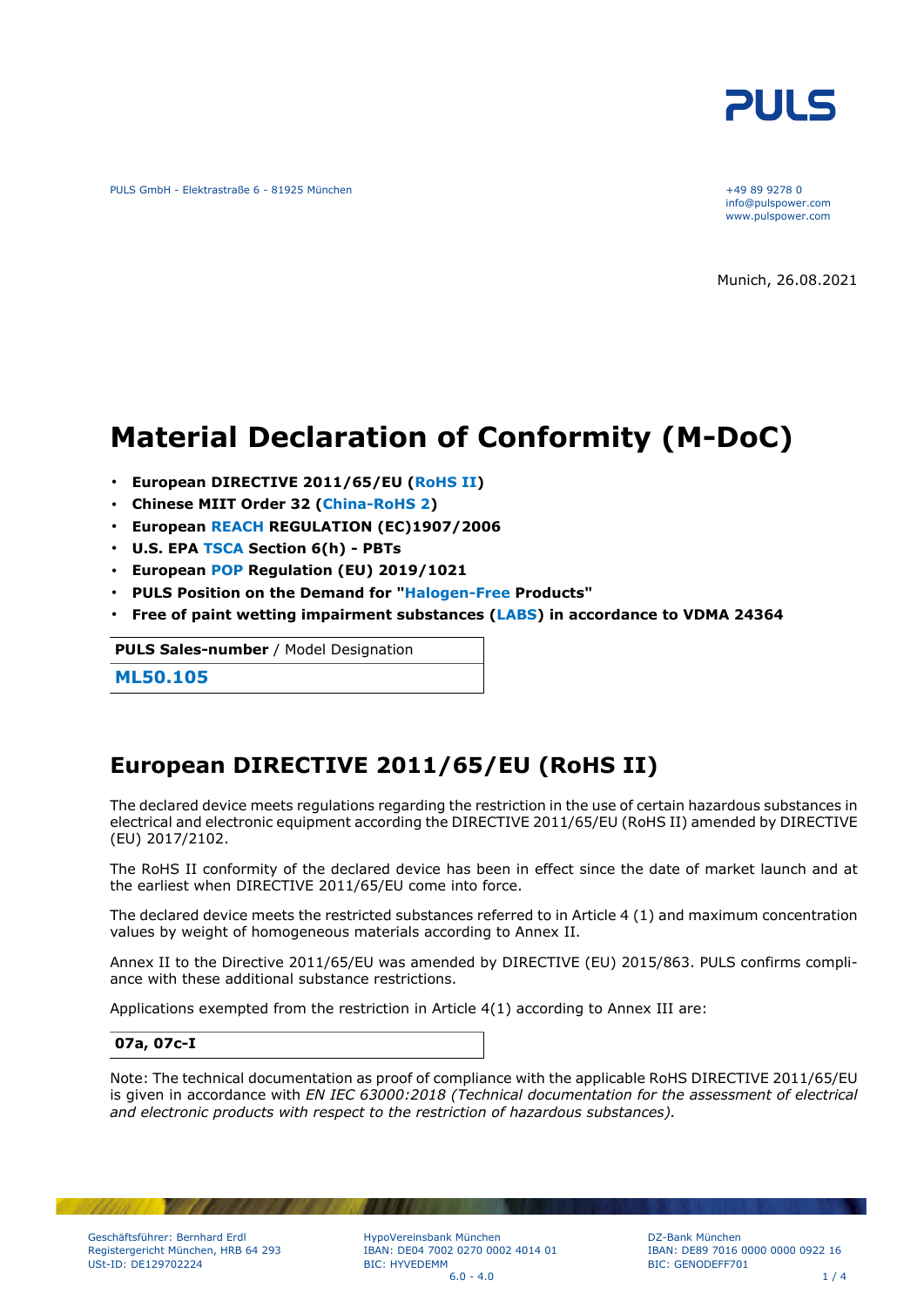# **Chinese MIIT Order 32 (China-RoHS 2)**

The declared device meets the Measures for Restriction of the Use of Hazardous Substances in Electrical & Electronic Products Order No. 32 (China-RoHS II) of the Chinese Ministry of Industry and Information Technology (MIIT).

Hazardous Substance Control Table in compliance with Chinese SJ/T11364-2014 for the declared device.

|                                                                                                                                                                                                                                                                                    | 有毒有害物质或元素<br><b>Toxic or hazardous Substances and Elements</b> |                      |                        |                                                   |                                                |                                                        |  |
|------------------------------------------------------------------------------------------------------------------------------------------------------------------------------------------------------------------------------------------------------------------------------------|----------------------------------------------------------------|----------------------|------------------------|---------------------------------------------------|------------------------------------------------|--------------------------------------------------------|--|
| 部件名称<br><b>Part Name</b>                                                                                                                                                                                                                                                           | 铅<br>Lead (Pb)                                                 | 汞<br>Mercury<br>(Hg) | 镉<br>Cadmi-<br>um (Cd) | 六价铬<br><b>Hexavalent</b><br>Chromium<br>(Cr (VI)) | 多溴联苯<br>Polybrominat-<br>ed biphenyls<br>(PBB) | 多溴二苯醚<br>Polybrominat-<br>ed diphenyl<br>ethers (PBDE) |  |
| <b>Printed Circuit</b><br><b>Boards</b><br><b>Assemblies</b>                                                                                                                                                                                                                       | X                                                              | O                    | $\Omega$               | ∩                                                 | Ω                                              | ∩                                                      |  |
| <b>Housing Body</b>                                                                                                                                                                                                                                                                | $\Omega$                                                       | O                    | $\Omega$               | $\Omega$                                          | $\Omega$                                       | $\Omega$                                               |  |
| <b>Housing Cover</b>                                                                                                                                                                                                                                                               | $\Omega$                                                       | $\Omega$             | $\Omega$               | $\Omega$                                          | $\Omega$                                       | $\Omega$                                               |  |
| <b>Terminals</b>                                                                                                                                                                                                                                                                   | $\Omega$                                                       | $\Omega$             | $\Omega$               | $\Omega$                                          | $\Omega$                                       | O                                                      |  |
| <b>Labels</b>                                                                                                                                                                                                                                                                      | $\Omega$                                                       | O                    | $\Omega$               | $\Omega$                                          | $\Omega$                                       | $\Omega$                                               |  |
| <b>DIN-Rail-Slider</b>                                                                                                                                                                                                                                                             | $\Omega$                                                       | $\Omega$             | $\Omega$               | $\Omega$                                          | $\Omega$                                       | $\Omega$                                               |  |
| O: 表示该有毒有害物质在该部件所有均质材料中的含量均在GB/T 26572规定的限量要求以下<br>O: Indicates the toxic or hazardous substance contained in all of the homogeneous materials for this<br>part is within the limit requirement in GB/T 26572.<br>V、主二法左主左宝梅氏云小左法如此的甘,构氏开料出的今县规山CD/H-36ER3加克的阻具两式, V、Indicates the |                                                                |                      |                        |                                                   |                                                |                                                        |  |

X: 表示该有毒有害物质至少在该部件的某一均质材料中的含量超出GB/T 26572规定的限量要求。 X: Indicates the toxic or hazardous substance contained in at least one of the homogeneous materials used for this part is outside the limit requirement in GB/T 26572

环保期限(EFUP )的产品及其部件是每个列出的符号,除非另有标明。使用期限只适用于产品在产品手册中规定的条 件下工作

The Environmentally Friendly Period (EFUP) for the product and its parts are per the symbol listed, unless otherwise marked. The Period of use is valid only when the product is operated within the conditions defined in the product manual.

The EFUP of the declared device is 25 years. The unit is marked with following EFUP symbol:



## **European REACH Regulation (EC) 1907/2006**

As a manufacturer of electronic power supplies, PULS GmbH is a "downstream user" with regards to the Regulation for the Registration, Evaluation, Authorisation and Restriction of Chemicals (REACH). Therefore, PULS is providing information only on non-chemical articles (products). In principle, PULS GmbH is not subject to any obligation to register or to compile material safety data sheets.

PULS hereby confirms that its electronic power supplies comply with the legal obligations regarding Article 33 and the restrictions outlined in Annex XVII of the European REACH Regulation 1907/2006 which came into force on 01.06.2007.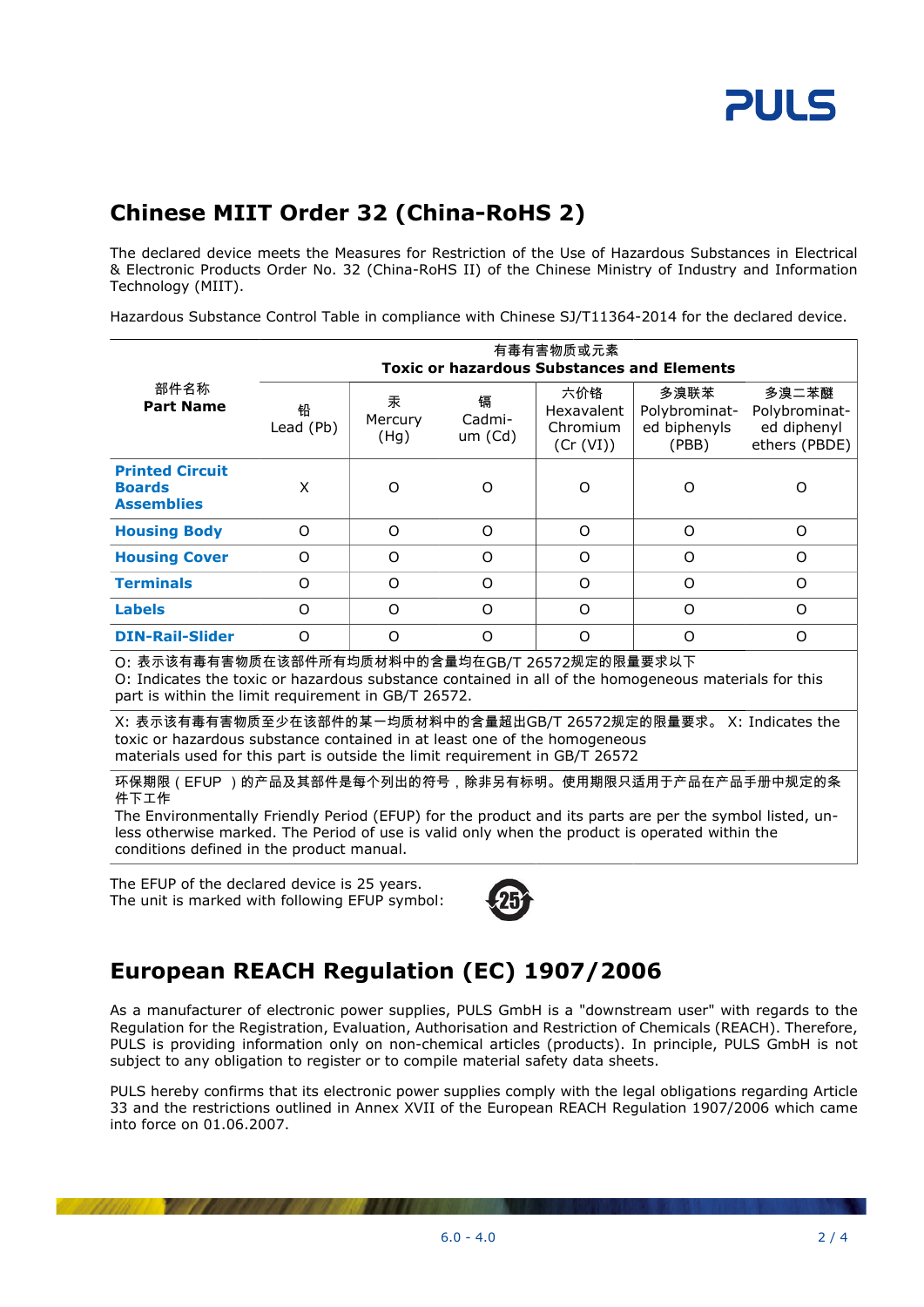

PULS and its suppliers will continuously review the actual ECHA "Candidate List" for additions and updates and act accordingly in compliance with REACH regulations. The actual candidate list is provided on the European Chemicals Agency website at:

<https://echa.europa.eu/candidate-list-table>

The information requirement of REACH Article 33 is met by considering the ECJ-Judgment (Case C-106/14) for calculating the SVHC content in articles.

The SVHC weight calculation is done in recommendation according to the - ECHA Guidance on requirements for substances in articles.

Within PULS supply chain the company received the following REACH Article 33 information that the declared device contains component(s) with the following SVHC (Article 59) listed substances >0.1% by weight.

| <b>Article Group</b>    | SVHC listed substances $> 0.1$ % by weight / EC / CAS |  |  |
|-------------------------|-------------------------------------------------------|--|--|
| Electronic Component(s) | Lead / 231-100-4 / 7439-92-1                          |  |  |
| <b>SCIP-ID</b>          | 64a4b352-1cd3-4cb7-808e-fa386ef12c2a                  |  |  |

From PULS supply chain there is currently no information that material safety data sheets must be made available for the declared device.

PULS will replace SVHC listed substances with alternative solutions as far as is technically and economically feasible.

Note: The technical documentation as proof of compliance with the applicable REACH Regulation 1907/2006 is given in accordance with *EN IEC 63000:2018 (Technical documentation for the assessment of electrical and electronic products with respect to the restriction of hazardous substances).*

### **U.S. EPA TSCA Section 6(h) - PBTs**

The United States Environmental Protection Agency (EPA) requires under the Toxic Substances Control Act (TSCA) Section 6(h) restrictions and information obligation regarding the 5 PBT substances.

For the declared device there is to-date no evidence within our supply chain that our products contain articles with prohibited PBT substances listed in TSCA Section 6(h).

Note: The technical documentation as proof of compliance with the applicable TSCA Section 6(h) (USA) is given in accordance with *IEC 63000:2018 (Technical documentation for the assessment of electrical and electronic products with respect to the restriction of hazardous substances).*

### **European POP Regulation (EU) 2019/1021**

PULS confirms the Regulation (EU) 2019/1021 of the European Parliament and of the Council of 20 June 2019 on persistent organic pollutants (POP).

For the declared device there is to-date no evidence within our supply chain that:

- our products contain articles with prohibited substances from Annex I of POP regulation.
- there is any use of exemption from control measures acc. Article 4 (see additionally Annex I) of POP regulation.